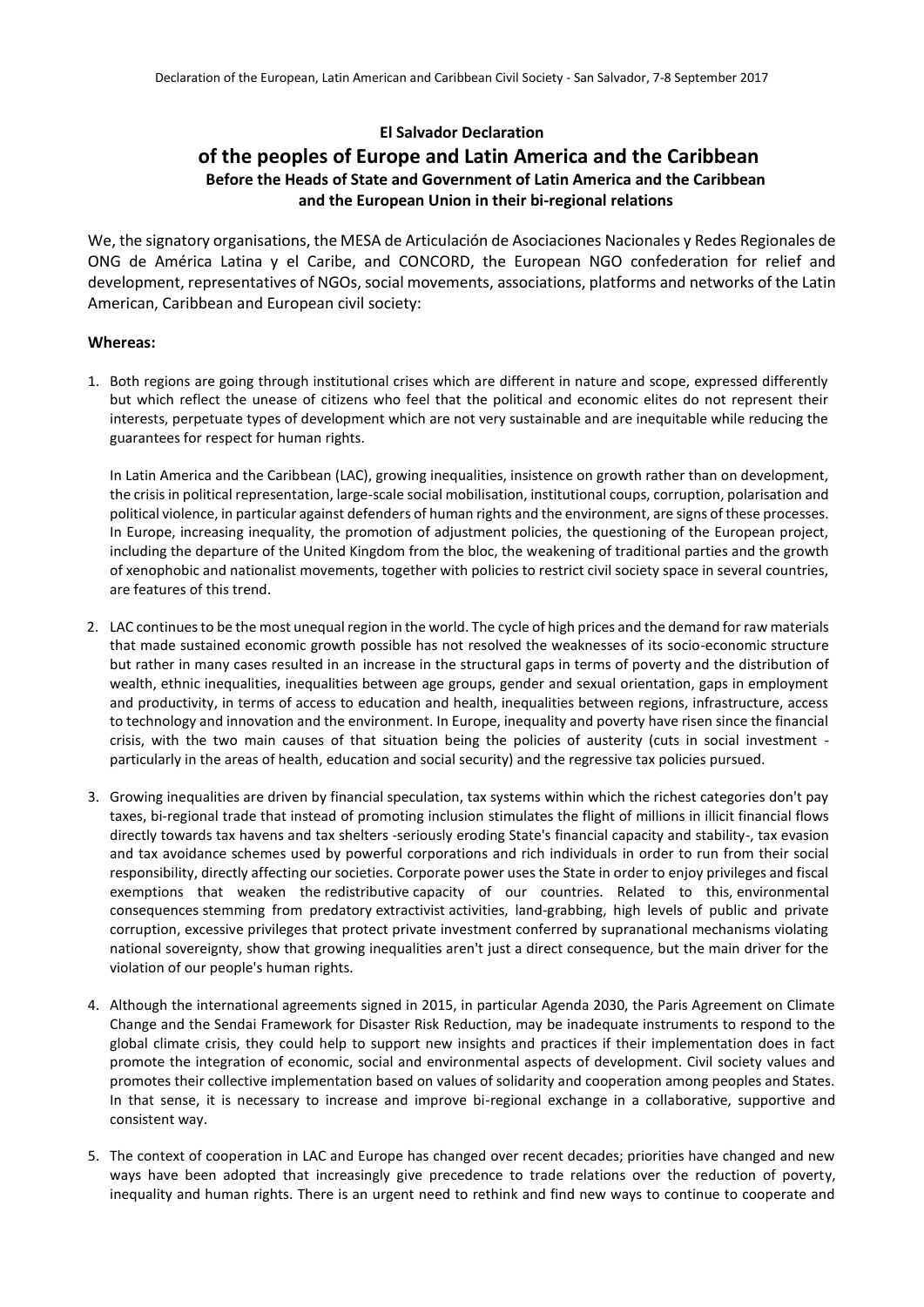contribute to global governance consistent with the principles of effective development cooperation.

- 6. Free Trade Agreements (FTAs) have not had a positive impact on or benefited the peoples of the two regions. On the contrary, they have favoured the interests of transnational corporations at the expense of the rights of workers and have exacerbated political, economic and environmental weak points. Today, as a result of the growing number of conflicts involving private companies over control of natural resources, local communities have had their rights to a healthy environment, the land and water affected and, in most cases, they are not consulted nor do they share in their use and their benefits.
- 7. The current model of development, based primarily on growing the Gross Domestic Product (GDP) by promoting extractive industries, the production of energy from fossil fuels, the expansion of agro-based industries and unsustainable patterns of production and consumption, is putting increasing pressure on land, water and biodiversity. The effects of climate change are already being felt in both regions, primarily in Central America and the Caribbean.
- 8. Civil society and social movements have the right to express themselves, organise, speak out and act freely and independently of political powers and to participate through mechanisms that guarantee the full exercise of human rights individually and collectively, gender equality and the recognition of diversity. It is the duty of the State to put policies in place to ensure an environment conducive to the exercise of these rights. Although there are numerous international and regional commitments that recognise participation as a key factor in advancing democratic life and governance in developing countries, there is a lack of meaningful and inclusive mechanisms that facilitate and promote it.

#### **We call on the countries of Latin America and the Caribbean and of the European Union:**

#### **A. In the framework of multilateral processes that contribute to socio-economic equality, to ensure the enjoyment of human rights and combating climate change:**

- 9. To implement, with ambition and based on a human-rights approach, the various agreements and roadmaps defined at global level and constructed on a multilateral basis: the 2030 Agenda for Sustainable Development, the Paris Agreement on Climate Change, the Sendai Framework, the Addis Ababa Action Agenda on Financing for Development and the Montevideo Consensus on Population and Development, among others. To ensure the active participation of the civil society of both continents at every stage in the definition and implementation of these policies.
- 10. To implement public policies that guarantee universal social protection and solidarity, based on human rights. To urge States to generate and protect sources of decent and dignified work, provide services and carry out public works aimed at the general welfare, ensuring that public-private partnership schemes are not directed toward the increase of private gain as a central criterion, but that they generate impacts improving public infrastructure and quality of services and the reduction of poverty. Promote the reduction of inequalities, access to good-quality public services and the common property of the people, particularly the most vulnerable groups - women, children, young people and casual workers, LGBTI persons, persons with disabilities, indigenous peoples and people of African descent - seeking to break the intra- and inter-generational cycles of poverty.
- 11. To apply comprehensive and coordinated migration policies among countries on the basis of unconditional respect for human rights, social inclusion and sustainable development, to generate an effective framework of access to the right to mobility, to international protection of asylum-seekers and to facilitate regular migration. To banish the criminalisation of human mobility, creating conditions to ensure the exercise by any person of the right not to migrate and the right to migrate, as well as mechanisms to ensure the full participation of migrants and their families in the development of public policies and the construction of inclusive societies from cultural diversity. To this end, we encourage the governments of both regions to ratify ILO Conventions 97 and 143 which guarantee the rights of migrants.
- 12. In the context of new indebtedness, to promote a public indebtedness audit process in both regions with the participation of civil society in order to reject illegal debt, guaranteeing an economy that serves the people, to renegotiate the terms and conditions thereof and suspend payments until its conclusion.
- 13. To establish tax and fiscal policies truly guided towards reaching Fiscal Justice between our regions in order to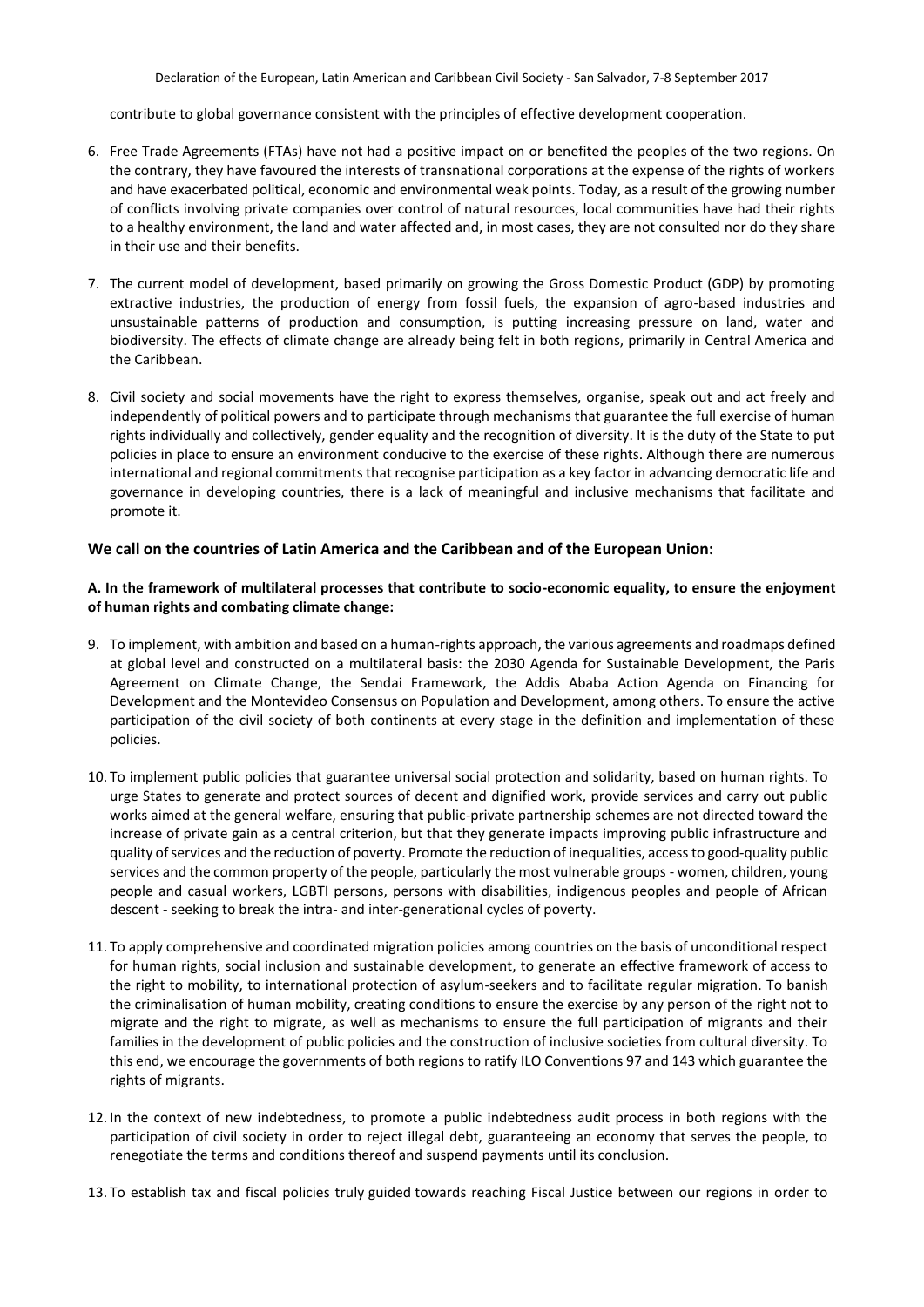combat inequalities and social exclusion. Make sure that transnational corporations, which carry out bi-regional commercial activities, actually pay taxes, abandoning the 'race to the bottom', eliminating fiscal privileges and tax exemptions for transnational and national capital. Radically transform tax systems in order to make them more progressive, mainly by taxing rent, earnings and financial assets instead of consumption. Implement legislation geared towards combating tax evasion and tax avoidance. Eliminate tax havens or shelters and illicit financial flows. Support the initiative launched at the UN by Ecuador and civil society organizations on eliminating tax havens and creating an intergovernmental body in charge of regulating tax-related aspects of global trade.

- 14. To promote and create additional financial and cooperation mechanisms in order to invest in renewable energy generation, the removal of carbon from the production complex and sustainable transport.
- 15. To devise mechanisms for funding and cooperation to increase the ability of the population to adapt to the effects of climate change, reduce losses and damage caused by extreme weather events, and the adaptation of key sectors such as agriculture, water and coastal areas susceptible to erosion and sea-level rise.
- 16. To support the development of legal frameworks at national and regional level to promote and finance policies encouraging family farming, recognising its contribution to food security and sovereignty.
- 17. To implement mechanisms and resources for the sustainable management of water and the recovery of ecosystems, ensuring food sovereignty on the basis of native and locally-adapted seeds, and regional environmental and physical planning, prioritising areas exposed to the impacts of climate change.
- 18. To urge the authorities at regional and national level to adopt and move toward the comprehensive management approach to disaster risk reduction as a basic strategy for strengthening the resilience of communities. Within this framework, to design policies for comprehensive risk management to reconsider regions from a watershed approach taking into account resources and soil types.

### **B. To foster a relationship that strengthens democracy and promotes a better balance between human rights, welfare and trade:**

- 19. To base the economic relations between the two regions in a coherent and integrative framework that will strengthen democracy and promote a better balance between the economy, human rights and protection of the environment, rather than on the basis of the deregulation and the protection of investments, with the consequent reduction of labour, social, environmental and cultural rights. To halt ongoing negotiations - such as the Transatlantic Trade and Investment Partnership (TTIP), and the Trade in Services Agreement (TISA) - in the context of bi-regional integration and cooperation, respecting the integration processes in each of the continents.
- 20. To support the creation of a legally binding instrument on transnational corporations and other business enterprises with regard to human rights. To participate actively in the United Nations Working Group on Business and Human Rights for a substantive, cooperative and constructive negotiation on the specific elements to be included in such an instrument as well as to establish a roadmap for the conclusion of the negotiations within a short period. To clarify the type of activities in respect of which businesses have to accept legal liability (in civil, criminal and administrative law). To implement those legal standards at national level, including a mandatory process of due diligence for businesses.
- 21. To reaffirm, in both regions, the promotion, ratification and implementation of international labour standards: freedom of association and collective bargaining and standards against forced labour and child labour, among others. In addition, to support the process undertaken by the ILO on the promotion of decent work in value chains and the regulatory and implementation processes of Convention No 169 in relation to the prior, free and informed consultation of the communities in the framework of investment and development projects.

#### **C. To promote equitable and cooperative bi-regional policies:**

22. To base relations between LAC and the EU on the principle of coherent development policies which respect the autonomy of peoples. Under this principle, the EU must implement its binding commitments in order to ensure that its internal and external policies - trade, energy, etc. - are consistent with its development objectives within the framework of the ambitious implementation of the 2030 Agenda for Sustainable Development and the Paris Agreements. LAC must advance in these commitments.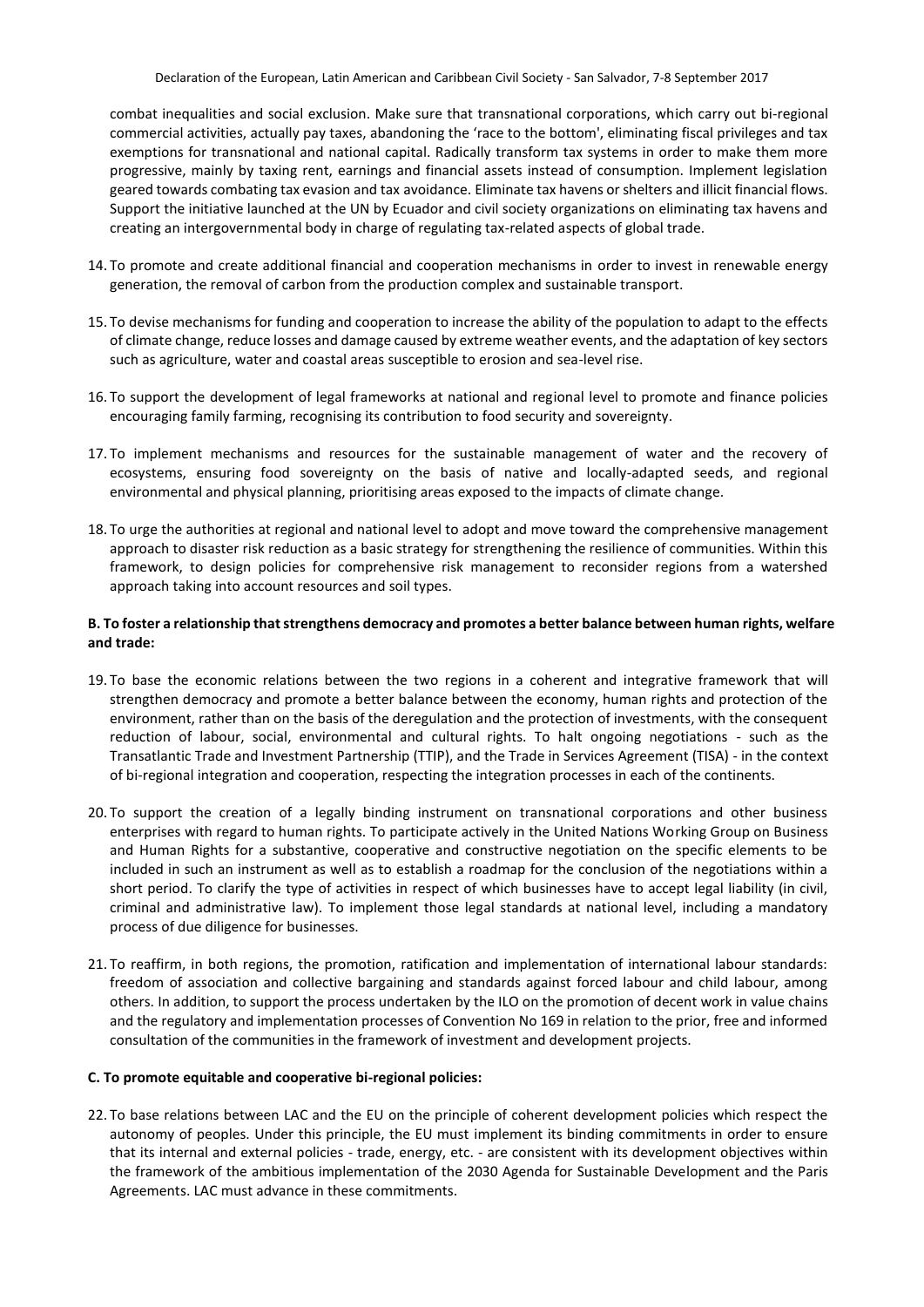- 23. To implement Chapter 7 of the EU-CELAC Action Plan recognising the importance and urgency of ensuring gender equality. To extend their strong support to the Belém do Pará Convention, the Istanbul Convention and their respective follow-up mechanisms, to exercise a referential role in the implementation of the objectives referred to in the Action Plan in relation to the eradication of violence against women in both regions and make available the necessary economic, technical and institutional resources to achieve progress.
- 24. To guarantee the human rights of women, including the right to sexual and reproductive health, ensuring their physical, sexual and economic autonomy, access to effective justice and to eradicate all forms of violence and discrimination against women, girls and adolescents, as well as diverse sexual orientations and gender identities. To recognise that the sexual division of labour, the invisibility of care provision and unequal access to resources are an obstacle to the exercise of the rights of women; to implement monetary policies that recognise in monetary terms the work done by women in unpaid productive and reproductive areas. In addition, to implement monitoring systems and mechanisms for effective social and political participation by and representation of women's organisations and movements.
- 25. To take measures to ensure the fulfilment of all the rights of girls and young people, in every circumstance. This includes those who are in particularly vulnerable situations: those without access to basic services, who are in extreme poverty, are victims of human trafficking, sexual and labour exploitation, who have lost being cared for by their families or are at risk of doing so, are in the midst of migrating (alone or with others), face forced recruitment by armed groups or are the victims of violence of any kind. This guarantee must be in line with the Convention on the Rights of the Child, its Optional Protocols, and the Comments of the United Nations Committee on the Rights of the Child.
- 26. To take measures to ensure the fulfilment of all the rights of older adults established in the Madrid Summit in 2002 and ratified in Madrid + 15 in 2017.
- 27. To continue political and financial cooperation between the two regions, recognising the development gaps that still exist - such as the differing scales of inequality and poverty - looking for alternative and more effective ways to ensure sustainable development objectives, including civil society in their definition.

### **D. To promote greater space for civil society:**

- 28. To promote concrete measures rejecting all forms of infringement on freedom of expression and non-violent action of CSOs and communities (intimidation, prosecution, repressive law enforcement, etc.) and to ensure effective public policies to protect defenders of human rights and the environment and trade union and community leaders.
- 29. To promote measures aiming at the establishment of an enabling environment for CSOs, including greater access to funding, as well as balanced and fair legal and tax frameworks.
- 30. To guarantee regional policies ensuring genuine participation by civil society in the implementation of Agenda 2030.
- 31. To promote effective mechanisms ensuring the participation of civil society in the framing, implementation and evaluation of public policies and programmes at local, national and international levels. To promote more flexible, complete and transparent dissemination of information on the relations and agreements between the EU and LAC to support the proposals of civil society.

#### **E. The current situation of CELAC:**

- 32. In view of the impact of the crisis on the Bolivarian Republic of Venezuela, in various spaces of Latin American integration, we express our concern and call for dialogue and a peaceful solution to this crisis.
- 33. We express our deep concern at the political and humanitarian crisis, as well as the escalation of violence generated by the confrontation between Government and opposition.
- 34. We call on Venezuelan society as a whole to establish an effective dialogue between all parties, with the aim of building a political agreement that will allow urgent measures to be taken to deal with the consequences of this crisis - as well as to lay the foundations to ensure full respect for democracy and human rights.
- 35. Likewise, we demand within the framework of the principle of non-intervention in internal affairs that it be the Venezuelan people who decide on their future together with any international diplomatic support that may be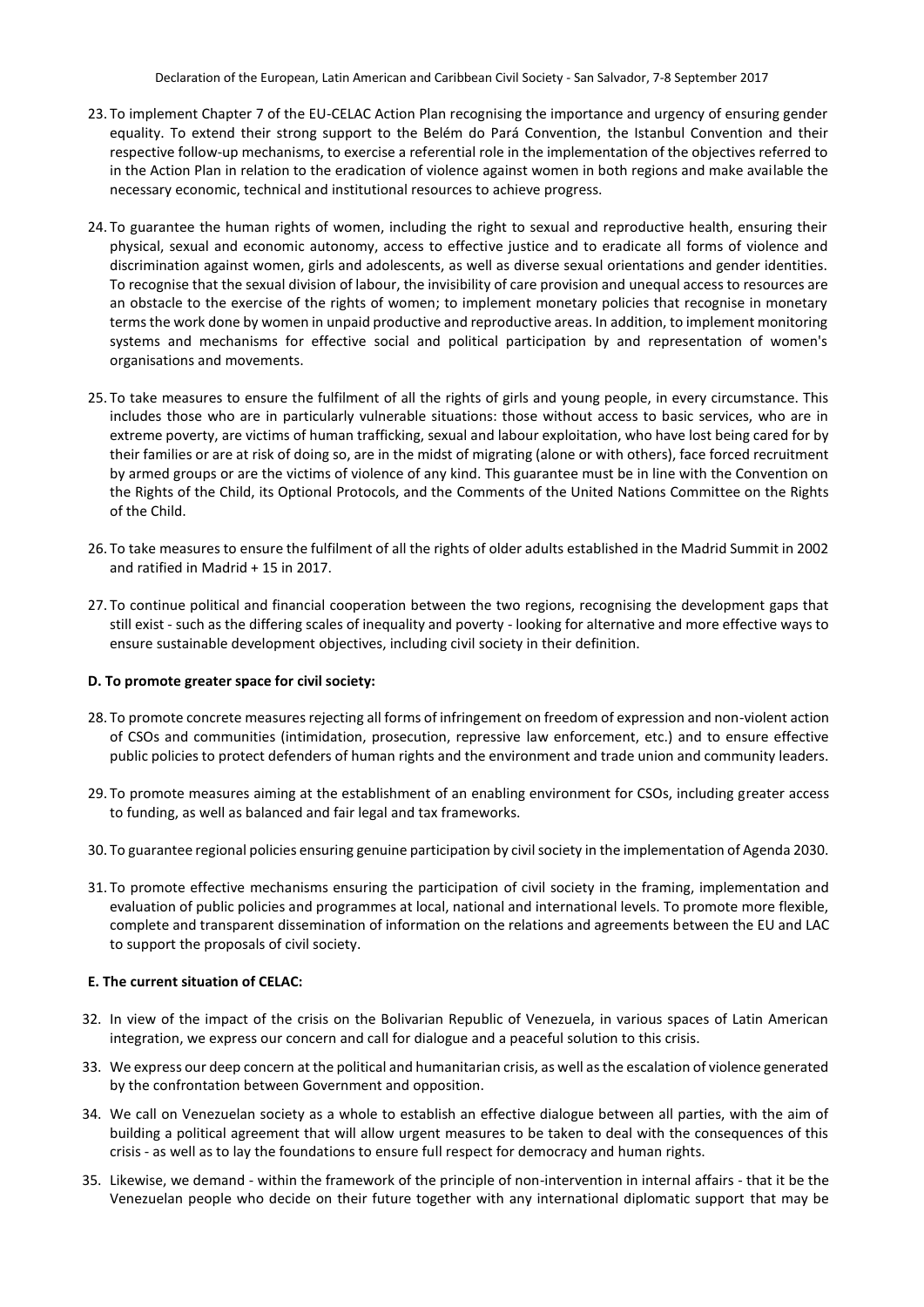required.

The undersigned undertake to continue to promote solidarity between the peoples of Latin America, the Caribbean and Europe in order to tackle common problems.

¡Berta Cáceres Vive! (Berta Cáceres Lives On!)

San Salvador, September 2017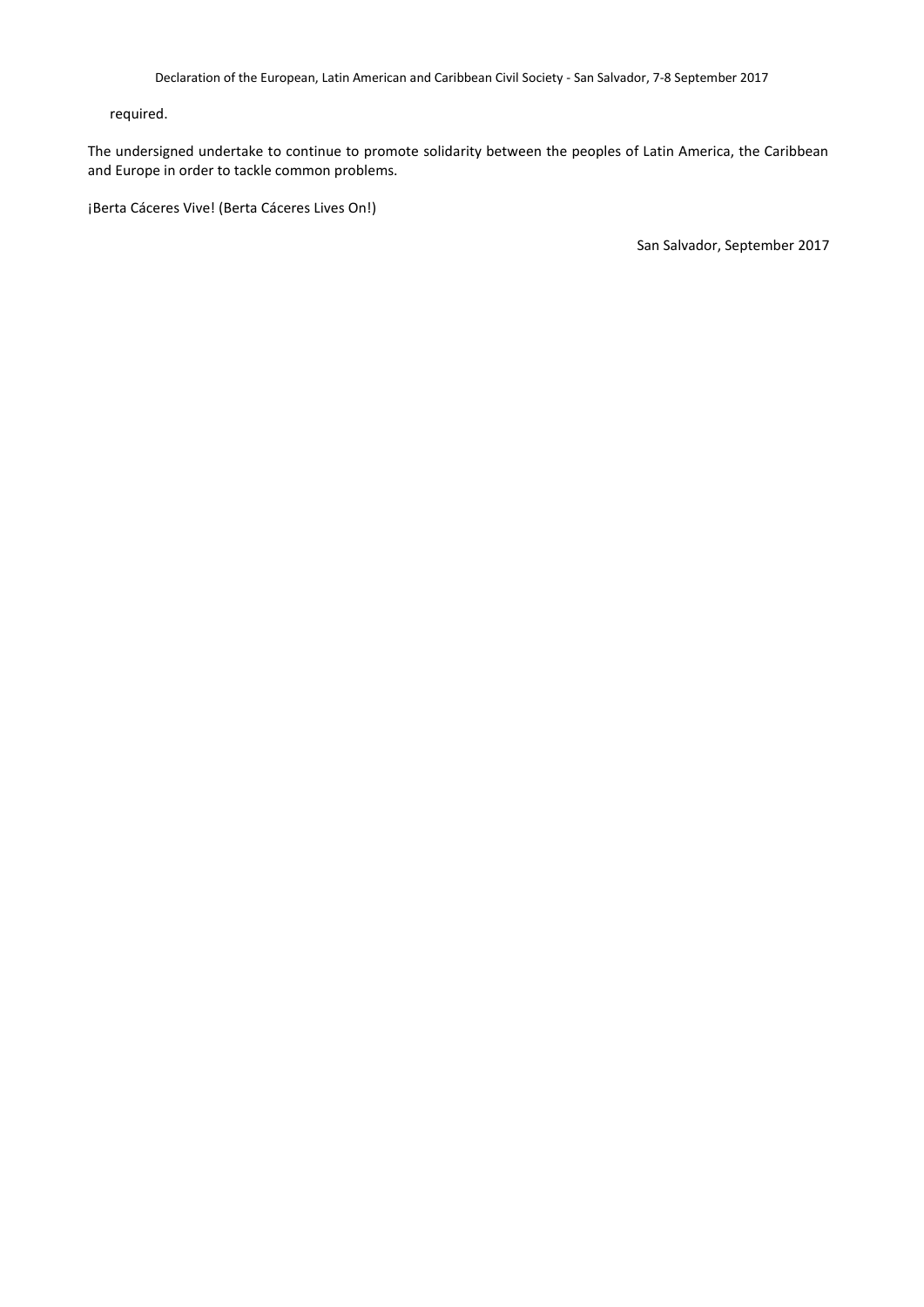

# **Mesa de Articulación de Asociaciones Nacionales y Redes de ONG de América Latina y el Caribe**

- ABONG- Asociación Brasileña de Organismos No Gubernamentales.
- ACCIÓN- Asociación Chilena de Organismos No Gubernamentales.
- ALOP- Asociación Latinoamericana de Organizaciones de Promoción al Desarrollo
- ALIANZA ONG República Dominicana
- ANC- Asociación Nacional de Centros de Investigación, Promoción Social y Desarrollo, Perú.
- ANONG- Asociación Nacional de Organizaciones No Gubernamentales Orientadas al Desarrollo, Uruguay.
- AFM Articulación Feminista Marcosur.
- ADOC- Alianza Democrática de Organizaciones Civiles, México
- ARMAAD Asociación Red de Mujeres Afrolatinoamericanas, Afrocaribeñas y de la Diáspora
- ASONOG Asociación de Organismos no Gubernamentales Honduras
- CEAAL- Consejo de Educación Popular de América Latina y el Caribe
- CCONG Confederación Colombiana de Organizaciones No Gubernamentales.
- Convergencia de Organismos Civiles, México.
- CONGCOOP- Coordinación de ONG y Cooperativas Guatemala.
- Encuentro de ONG para el desarrollo, Argentina.
- FONG Federación de Organismos no Gubernamentales de Nicaragua
- Propuesta Ciudadana, Perú.
- Latindadd- Red Latinoamericana sobre Deuda, Desarrollo y Derechos.
- MODES Movimiento de ONGD para el Desarrollo Solidario de El Salvador
- PIDHDD- Plataforma Interamericana de Derechos Humanos, Democracia y Desarrollo.
- Pojoaju- Asociación de Organismos No Gubernamentales de Paraguay.
- Sinergia Asociación Venezolana de Organizaciones de la Sociedad Civil
- UNITAS- Unión Nacional de Instituciones para el Trabajo de Acción Social Bolivia



## **CONCORD - European NGO confederation for relief and development**

National NGO platforms:

- Austria (GlobaleVerantwortung)
- Belgium (CONCORD Belgium CNCD-
	- 11 11 11, ACODEV, 11 11 11, NGO-FEDERATIE)
- Bulgaria (BPID)
- Czech Republic (FoRS)
- Cyprus (CYINDEP) • Croatia (CROSOL)
- Denmark (CONCORD Denmark)
- Estonia (AKÜ)
- Finland (Kehysry)
- France (Coordination SUD)
- Germany (VENRO)
- Greece (Hellenic Platform for Development)
- Hungary (HAND)
- Ireland (Dóchas)
- Italy (CONCORD Italia)
- Latvia (Lapas)
- Lithuania (LU)
- Luxembourg (Cercle)
- Malta (SKOP)
- Netherlands (Partos)
- Poland (Grupa Zagranica)
- Romania (FOND)
- Portugal (Plataforma ONGD)
- Slovakia (MVRO)
- Slovenia (SLOGA)
- Spain (Coordinadora)
- Sweden (CONCORD Sverige)
- United Kingdom (BOND)

#### Networks:

- ActionAid International
- ADRA
- ALDA (associate member)
- ACT Alliance EU
- CARE
- Caritas Europa
- CBM International
- EU-CORD
- Handicap International
- IPPF European Network
- Islamic Relief Worldwide
- Oxfam International
- Plan Europe
- Save the Children
- Solidar
- SOS Children's Villages International
- Terre des Hommes IF
- **WorldVision**
- World Wide Fund for Nature (associate member)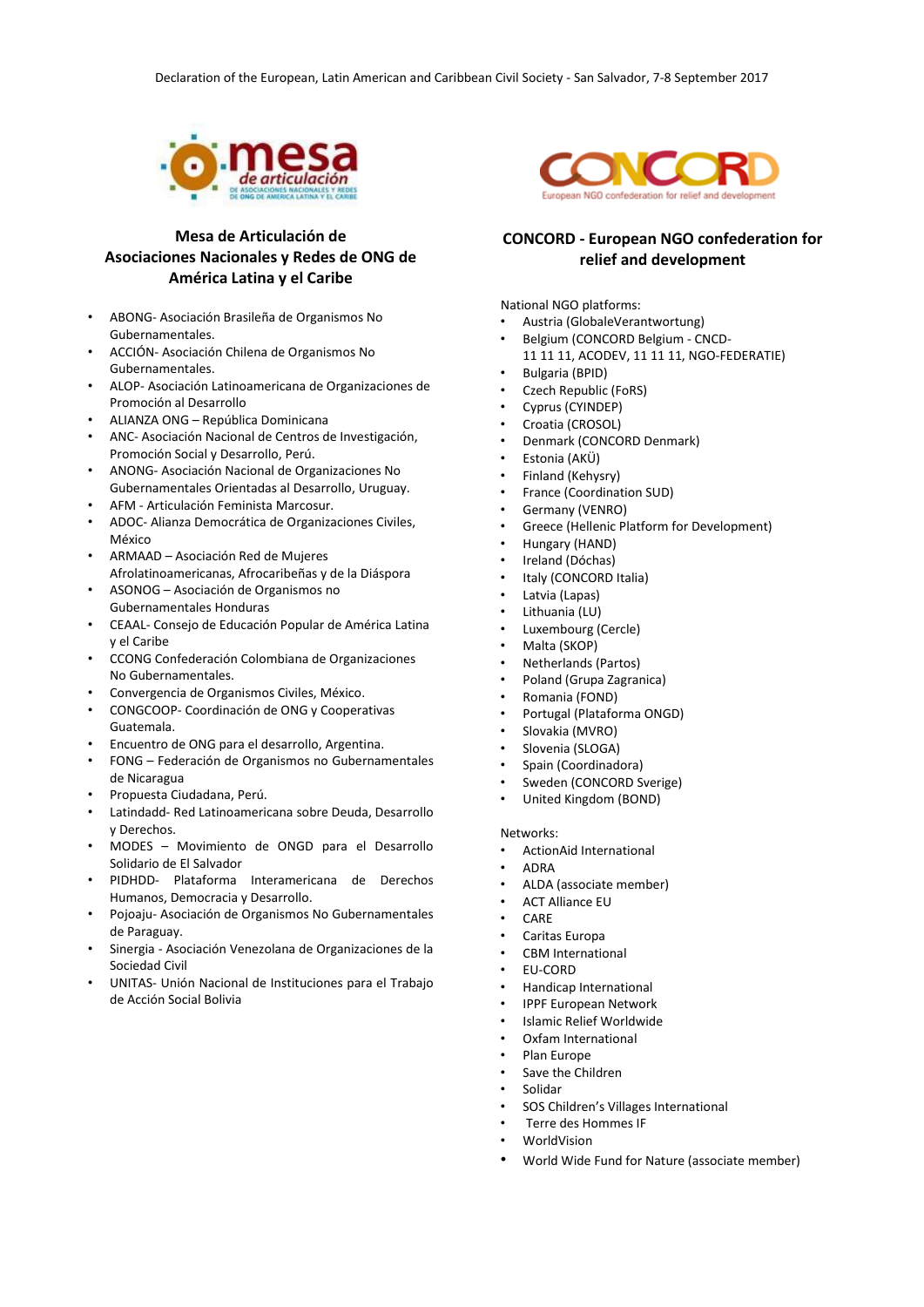# **This statement also has the support of the following organisations:**

- Commission Justice et Paix de Belgique francophone
- FOS Socialistische solidariteit vzw
- CGIL Confederazione generale italiana del lavoro
- WSM World Solidarity
- CIFCA Copenhagen Initiative for Central America and Mexico
- Grupo Sur
- OGBL Solidarité Syndicale
- Centre Tricontinental CETRI
- Paz y Desarrollo
- Movimiento Africa '70
- Alianza por la Solidaridad
- Movimiento por la paz MPDL
- AWO International (Germany)
- ETIS (Equipo de Trabajo e Investigación Social) Argentina
- Cotidiano Mujer Uruguay
- REDLAMYC Red Latinoamericana y Caribeña de lucha por los derechos de niñas niños y adolescentes
- PDRR (Programa de Diálogo Regional Rural) Centroamérica
- Centro de Documentación en Derechos Humanos "Segundo Montes Mozo S.J." (CSMM) Ecuador
- Comité Permanente por la Defensa de los Derechos Humanos CDH Ecuador
- Centro de Estudios para el Desarrollo Laboral y Agrario, CEDLA Bolivia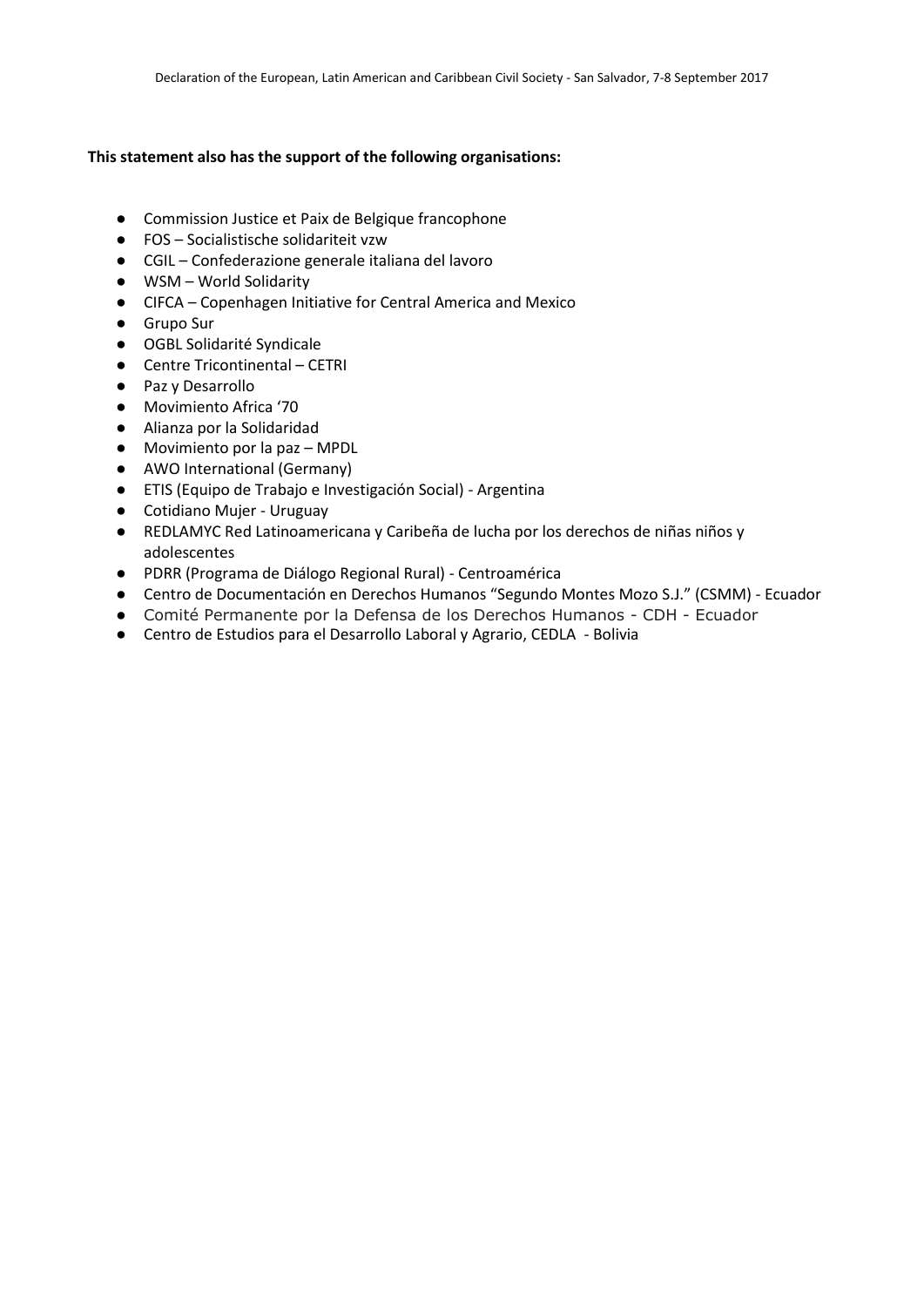# **CONCLUSIONS OF THE EU-LAC CSO FORUM**

The EU-LAC Civil Society Forum met in San Salvador on 7 and 8 September 2017 to discuss over two days in plenary sessions and working groups their main concerns and proposals on relations between the States of Latin America and the Caribbean and of the European Union.

Approximately 140 representatives of civil society organisations from both regions took part in talks to discuss and exchange ideas in six working groups on three main topics. Those topics were: 1) Trade relations and human rights; 2) New models of development in the context of Agenda 2030; 3) Democracy and civil society space.

The representatives discussed the state of play in relation to each of these issues and then made proposals for each one of them, from the point of view of civil society. These conclusions and discussions were presented in a plenary session.

The six summary documents which contain the discussions and proposals of the working groups **are included in the Declaration addressed to the Heads of State of the two regions as products and conclusions of the CSO Forum**. These summaries supplement and enrich the Declaration and, in turn, reflect the diversity of the voice of civil society.

Below are set out the conclusions of the Forum.

# *1. Conclusions on trade relations, investment, market and human rights between Latin America and the Caribbean and the European Union*

# **Group 1:**

### Diagnosis

- 1. The economic strategy developed in the last three decades in Latin America and the Caribbean has depended on extraction of both oil and minerals and on agricultural commodities.
- 2. This economic strategy has been maintained in Free Trade Agreements (FTAs) causing the primary nature or a return to it of the Latin American economy (monoculture of food, textile manufacturing under maquila conditions, with low added value, extraction of minerals, oil, gas, etc); productive extraction of bio-fuels (African oil palm, sugar cane).
- 3. The consequences have been: concentration of wealth; productive activities that generate employment for lowskilled workers and low wages - impacting on and worsening conditions of employment of mainly women and young people; strong environmental impacts by the intensive and indiscriminate use of natural resources in many of the extractive activities; impacts in terms of pollution of water sources as a result of contamination from productive activities.
- 4. In Europe, we find that the austerity policies of the past two decades promoted by the Troika and neo-conservative governments are seriously affecting the living conditions of millions of European citizens.
- 5. These austerity policies have focused on: deregulation, job insecurity and flexibility of conditions of employment; restrictive wage policies; deterioration of pension systems; encouraging redundancies; reduction or elimination of unemployment benefits, etc. which has led to accelerated growth in unemployment and inequality.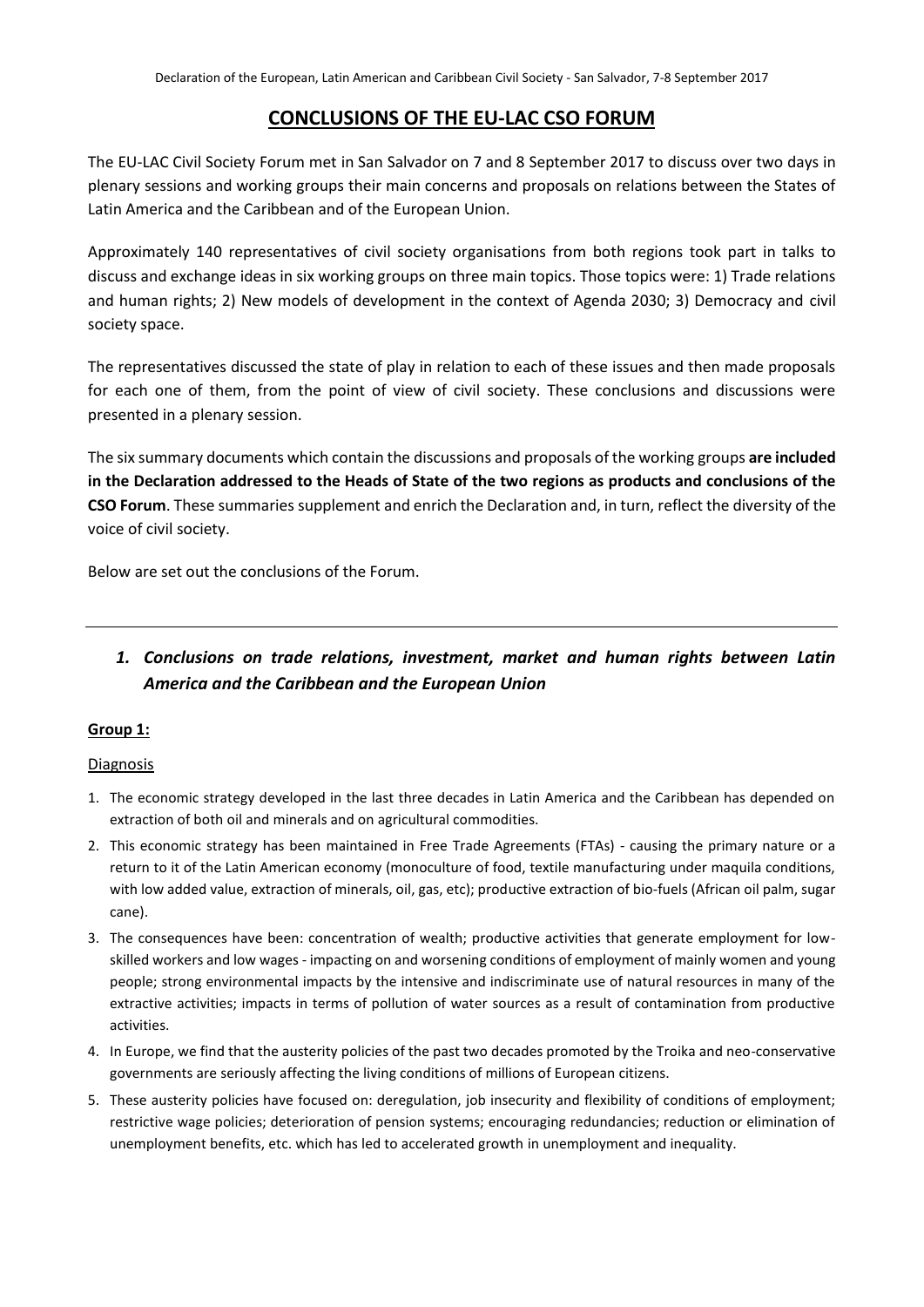- 6. In both regions, we find the coincidence that the economic and political elites have promoted economic models and strategies for their own benefit. Public institutions have increasingly been placed exclusively at the service of the private interests of those elites. In the end, it is the expression of the primacy of capital above the common good.
- 7. In the case of Latin America and the Caribbean, and particularly in Central America, we find that there is an increasingly close link between business sectors and illegal economic activities such as drug trafficking, human trafficking, smuggling, etc. which take advantage of the significant extent of institutionalised impunity in these countries.
- 8. We find that an essential element which has contributed to the growth of inequality in both regions is a Fiscal Policy which favours the economic and political elites. That fiscal policy has been based on privileges and tax exemptions given to powerful economic sectors, establishing a dangerous 'race to the bottom' in the levying of taxes by countries particularly in Latin America and the Caribbean, tax evasion and aggressive tax avoidance by European transnational corporations in their business relationship with Latin America and the Caribbean, and tax evasion and avoidance by domestic capital in Latin America, huge illicit financial flows taking advantage of international trade and more regressive tax systems in both regions that have focused on taxing consumption rather than income, profits and assets.
- 9. The direct impact of this growing inequality has been the deepening of gender inequality, not only in the economic and labour spheres, but also in the field of gender-based violence.
- 10. The direct impact of Free Trade Agreements, also known as Association Agreements between Europe and Latin America and the Caribbean, has been to remove national industrialisation policies, encourage environmentally predatory practices by restricting the environmental policies of countries, job insecurity, the strengthening of transnational capital at the expense of small and medium-sized businesses and, finally, loss of sovereignty of nation states.

## **Proposals**

- 1. Stop negotiating and signing trade agreements which are informed by the overarching logic of the concept of free trade, given the impacts of exclusion, job insecurity and increasing poverty they cause in our societies.
- 2. Trade relations between the European Union and Latin America should be based on a logic other than the overarching logic of free trade. In a different type of trade relationship, the following should take precedence:
	- complementarity,
	- cooperation,
	- economic and productive inclusion,
	- social redistribution of the profits
- 3. There must be consistency between economic and financial policies that both regions may develop and Human Rights should be defended and promoted, guaranteeing a genuine economic democracy that includes significant variables of the new economic concept that Latin America and the Caribbean have been developing, referred to as the 'buen vivir' ('good living').
- 4. Encourage, at global governance level, the adoption of a binding provision for transnational corporate relations, in order to ensure the defence of Human Rights.
- 5. We actively support the initiative behind the international legally binding instrument to regulate, in international human rights law, the activities of transnational corporations, being put before the United Nations Human Rights Council as an initiative of the Government of Ecuador. We demand that the Governments of the European Union and Latin America support the initiative and do not obstruct the adoption of such an instrument.
- 6. In the framework of the next summit of the World Trade Organization (WTO) in December of 2017 in Buenos Aires, Argentina, the Governments of the European Union and Latin America should take steps to ensure that the clause on 'Recognition of the Special and Differential Treatment' of the Doha Round is effectively enforced; that clause creates an opportunity for developing countries to enhance sovereign policies in environmental, labour and economic matters.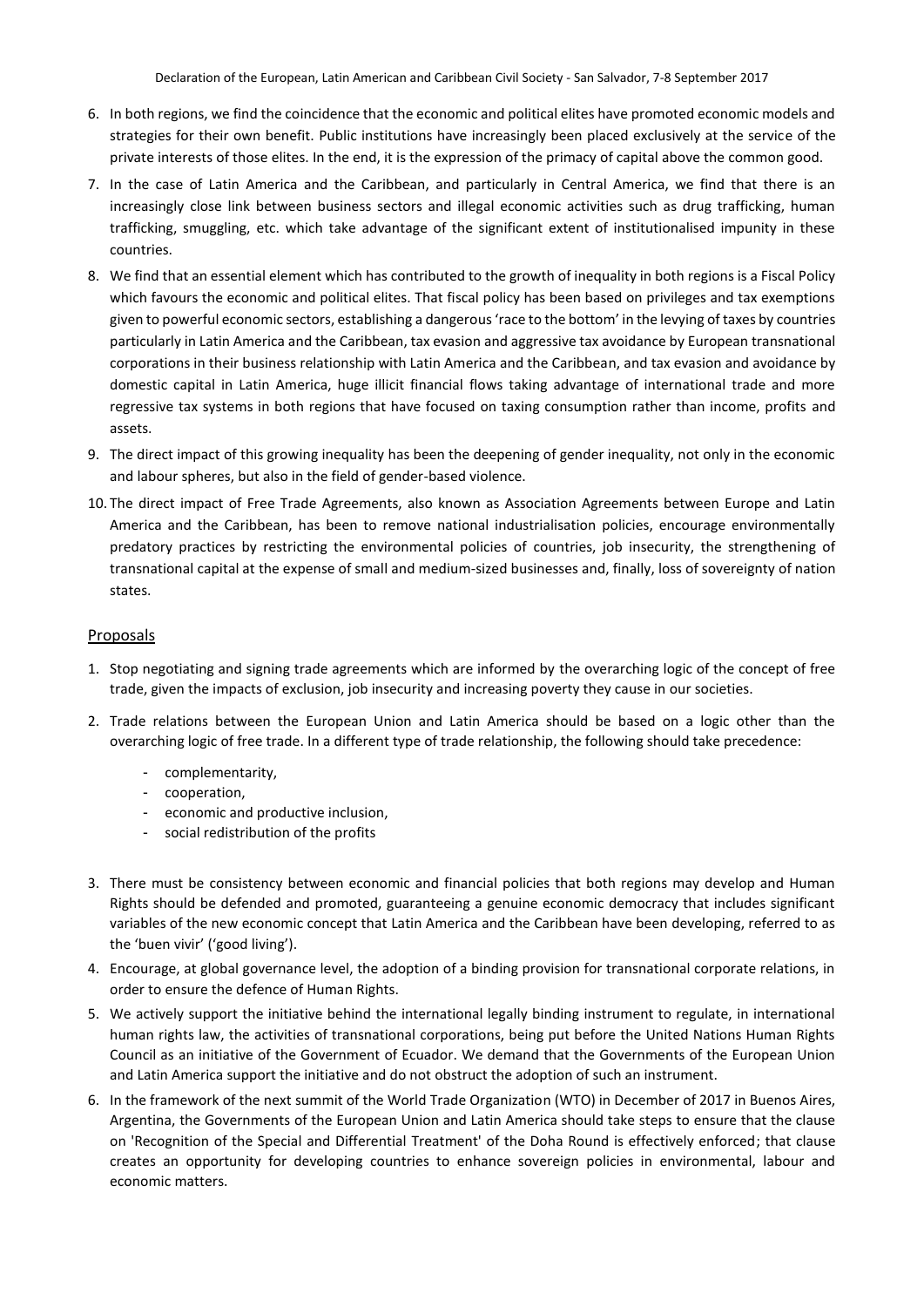7. The Governments of the European Union and Latin America must radically change their fiscal and tax policies and develop policies aimed at achieving fiscal justice. Fiscal policy is the main instrument to combat inequality and social exclusion. To that end, it is essential that international trade between the two regions pay taxes and halt the 'race to the bottom', and eliminate fiscal privileges and tax exemptions for transnational and domestic capital, which serves to highlight the disparities between economic sectors and erodes the financial capacity of nation states. It is essential to change radically tax systems into more progressive systems and cease taxing only consumption and redirect them to tax mainly income, earnings and assets. It is also essential to combat seriously tax evasion and tax avoidance by promoting anti-evasion and anti-avoidance legislation. Therefore, the efforts of Governments of both regions to get rid of tax havens and control and eliminate illicit financial flows is a priority task and a requirement of the civil societies of both regions. In that regard, we demand that the Governments of the European Union and Latin America and the Caribbean support the initiative launched in the framework of the United Nations by the Government of Ecuador and civil society organisations at global level for the elimination of tax havens and the creation of an intergovernmental body responsible for regulating at world level the tax and fiscal aspects of international trade.

# **Group 2:**

# Diagnosis

Economic and trade links between the EU and LAC are based on an extractivist model: this implies the presence and promotion of megaprojects (logistics, communications and energy infrastructure) and unequal trade relations according to the interests of capital and not of the majority. Despite the illusion of macroeconomic growth, it gives rise to:

- An increase in the inequality gap between rich and poor;
- Environmental degradation;
- Alienation and fragmentation of the population;
- Marginalisation and violence against vulnerable groups (indigenous peoples, people of African descent, rural areas and urban fringe areas, among others).

There are local and regional discussions (LAC) with the EU in relation to: approaches to human rights and human development, democracy, approaches to wealth redistribution. But this line of discussion only serves to provide a positive image of those spaces vis-a-vis the population and CSOs of the region.

# Analysis of the roles of various actors

- International cooperation: tendency to involve the private sector (under the umbrella of 'civil society'); there is a leaning towards multilateral cooperation involving the State in association with private enterprise (multiple modalities already doing well). This implies privatisation of public services and natural assets.
- United Nations: represents, first and foremost, the interests of the States which operate on the basis of big capital / transnational corporations.
- LAC and EU States: establish free trade agreements and cooperation arrangements that encourage the placement and penetration of transnational corporations (usually European corporations) which do not represent the interests of the great majority and eventually infringe human rights.
- LAC and EU CSOs: insufficiently connected between them and with limited ability to defend the interests of the great majority. Others are co-opted / criminalised / threatened by Governments.

The relationships of capital are extremely complex; they are closely linked to political parties and governments in both LAC and EU. Behind bilateral relations between 'countries' are the interests of large corporations.

# Proposals for actions addressed to civil society (what are we to do)

- 1. Strengthen the organisation of CSOs to improve their ability to denounce, investigate, provide information, communicate and make an impact.
- 2. Strengthen alliances between the CSOs in LAC and those in the EU (dialogue platforms).
- 3. Media campaigns aimed at sectors that to date have not shown any interest / awareness / involvement in supporting the struggles of CSOs and the great majority. / Use of social networks.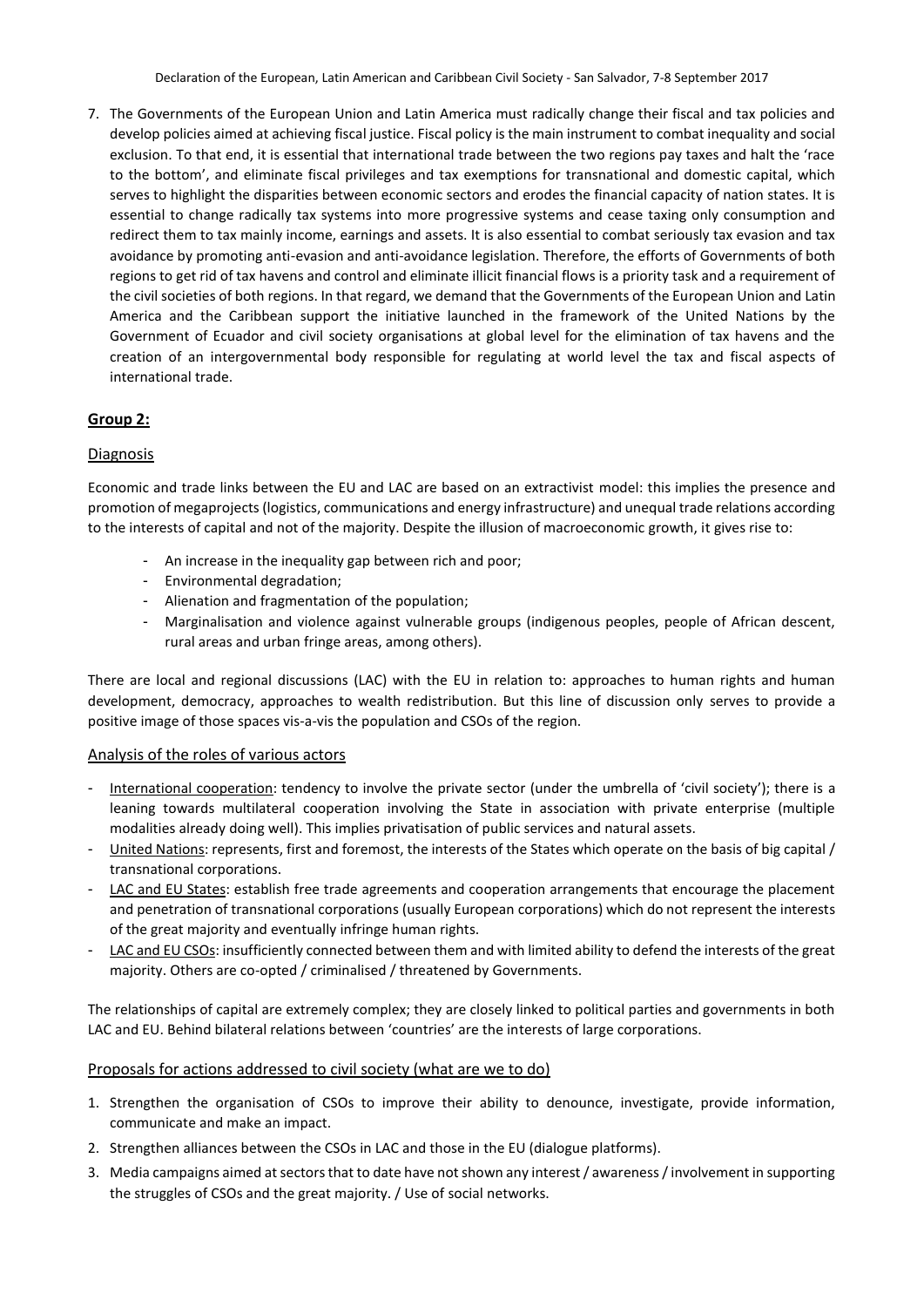- 4. Better use of the EU Road Maps with the LAC CSOs.
- 5. Identify the weak spots of large enterprises to organise reports and strategies in Europe (large markets and with greater capacity of influence).
- 6. Ask the EU to provide greater support for CSOs for their work along the lines set out above.

## Proposals for the Heads of State of LAC and EU

- 1. Demand strict compliance with the existing legal framework and agreements at international level relating to human rights: for example, ILO conventions (169), democratic agreements and so forth.
- 2. Greater recognition of the contributions of CSOs and the opening up of spaces for them to actively participate in the framing of treaties and trade agreements as well as in monitoring compliance with them.

# *2. Conclusions on new models of development in the context of Agenda 2030*

# **Group 3:**

## **Diagnosis**

- 1. We live within development models maintained by the capitalist system based on the implementation of neo-liberal agendas which exacerbate the conditions of poverty and inequality of people. This affects the most vulnerable sectors, marginalising certain groups by relegating them to areas where they are more at risk.
- 2. The present model of consumption has had an impact on the culture of people, with effects on the environment in terms of levels of pollution, taking control among the very young and generating a new culture of coexistence. At the same time, there are initiatives that are making progress in seeking to create new social practices.
- 3. There is clearly a contradiction between the driving forward of policies that, on the one hand, in theory generate development and, on the other, affect the way of life of people, exacerbate the level of criminalisation and persecution of social leaders, make life more commercialised and deplete common resources. Thus, the dialogues of Europe and Latin America represent a challenge.
- 4. Among the incentives to sustain these forms of production and consumption there is the personal satisfaction arising from consumption which encourages these forms of production without taking account of their impact.

# Role and opportunities for the agendas to facilitate a more comprehensive approach and how to bring together the various aspects of sustainable development

Although these are agendas which do not provide an answer to the discussion over the development model and the system of life which we want to build, they are nonetheless instruments which allow the social and political actors to address emerging substantive issues arising at this point in history by requiring actors to make their position clear. Taking the view that we must redouble the effort, we consider that:

- 1. They are instruments of particular significance which may be regarded as frameworks for action.
- 2. They constitute political references for dialogue and negotiation with political actors.
- 3. One of the challenges is how to move forward on social mobilisation in a way which brings together favourable streams to push ahead the implementation of these agendas.
- 4. Recognition must be given to sectoral and regional struggles that are in line with what is being proposed and which by being given a voice could join forces with social actors. The challenge is to encourage the bringing-together of the various agendas - which can exchange and find synergies - assuming that there are struggles at regional level that are being given impetus by popular movements which, although not all are aware of the existence of agendas as political instruments, may find an echo in some of those being put forward. This could increase their strength and support, if we manage to include them within the frame of our struggle.
- 5. There must be progress in the field of ideas to oppose the hegemony of the media in order to bring these debates and their possibilities within the social frame.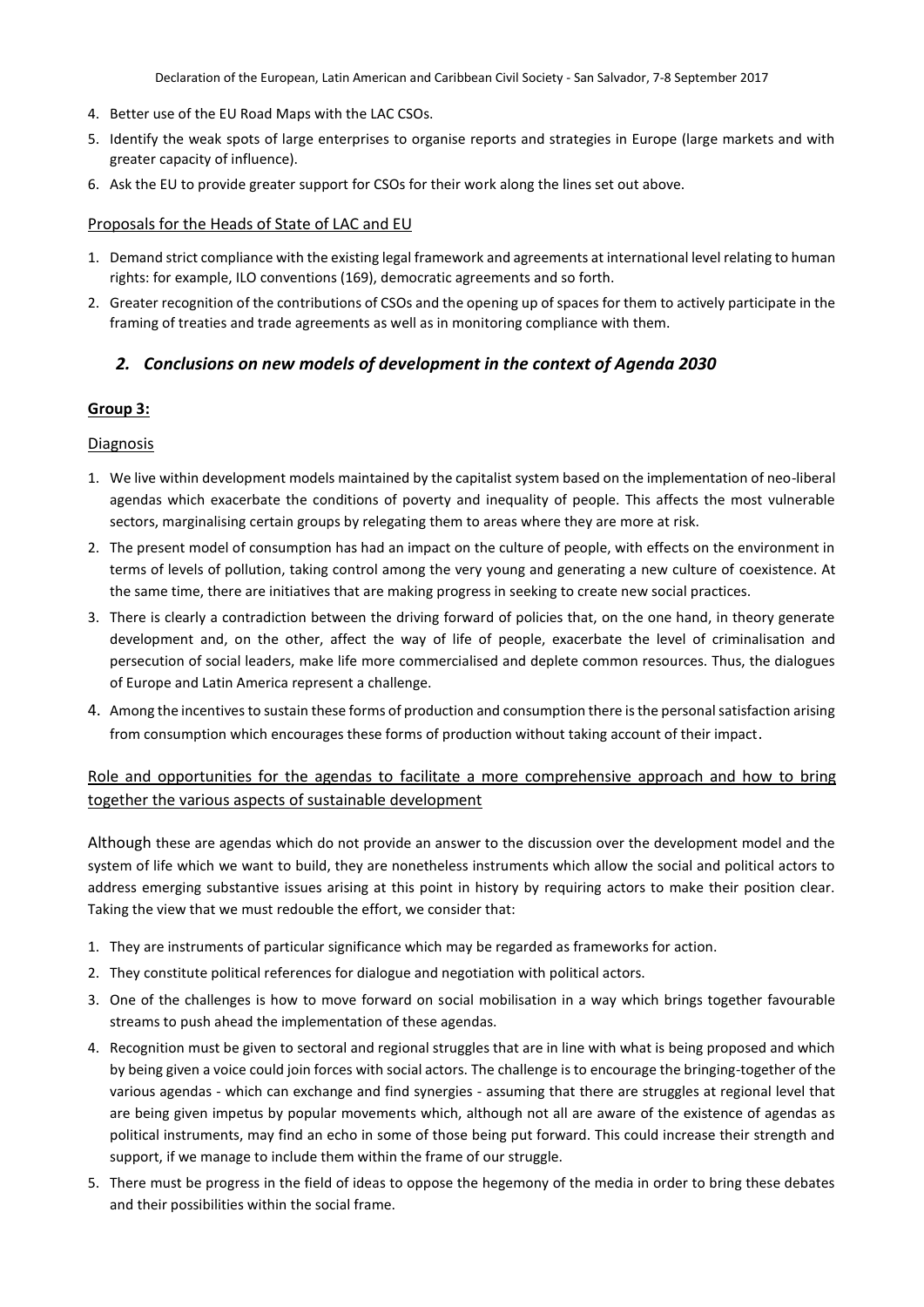- 6. We must create frameworks at the national level to make it possible to express and generate synergies for the implementation of agendas in policies and programmes, to include best practices, which are more consistent with a new development model based on a system which makes life a priority.
- 7. The challenge is also to find common axes to optimise resources and joint efforts.
- 8. We challenge ourselves to create comprehensive and wide-ranging associations, with more finely-tuned monitoring mechanisms. We must strengthen our work as a network.
- 9. It is necessary to maintain a comprehensive political perspective, with an undivided understanding of the approach to human rights. This assumes that progress involves disputes over the various interests that this type of proposal evinces. We are also aware that it will not be possible to implement the agenda if the development model is not revised, and this involves coming into contact with the hegemony of power.
- 10. It is important to position the agendas as commitments made by States which cannot be ignored by the Governments of the day.
- 11. Support the allocation of decision-making in the appropriate spaces and in a formulation such as to have an impact on public spaces of power.
- 12. Open dialogues for training and information on development agendas with organised communities with a pathway and a clear intent to search for alternatives. Review how we train and how we inform the population, especially the youth.
- 13. Strengthen partnerships with local and national governments of the various actors at local level in the regions using existing mechanisms.
- 14. Put forward plans and community work projects which provide answers to the specific demands and needs of the population. Demand the decentralisation of the use of the resources in the municipal budgets, recovering political confidence vis-a-vis other social and political actors.
- 15. It is necessary to retake the role of civil society, strengthening its ability as an actor on the basis of the generation of critical thinking by and for society.

#### Proposals

Support new ways of living, with nature and its common resources, breaking with the concept of domination in work production relations. Include strategies for human development, such as access to health, freedom of association, trade policies, social services, and an energy policy and include comprehensive risk management, among others.

Learn from the accumulated historical and holistic way of understanding life, which is the legacy of the native peoples maintained throughout history, which must be used as a point of reference in the construction of a new society. There should be respect for the self-determination of peoples and the right to territories of peace to counter permanent threats that can trigger a war.

#### We therefore demand:

- 1. That the Summit of EU-CELAC Presidents should take place, as laid down, as a means of strengthening institutions.
- 2. That an approach to human rights and gender equality be implemented pursuant to and consistent with the various agendas for development and international frameworks which can be transformed into public policies and development plans.
- 3. That specific spaces for the participation of civil society be installed to generate formal mechanisms of genuine advisory and binding participation in decision-making to ensure that the voices are heard of those who have most been marginalised - women, the young and indigenous peoples - in the implementation of the agendas of development and access to resources.
- 4. That mechanisms be established to monitor, regulate and require private companies to fulfil their social responsibilities - and for the advancement of the agreements set out in the agendas.
- 5. That mechanisms should be set up to fund the implementation of the agendas that include fiscal policies and the fight against tax avoidance and evasion.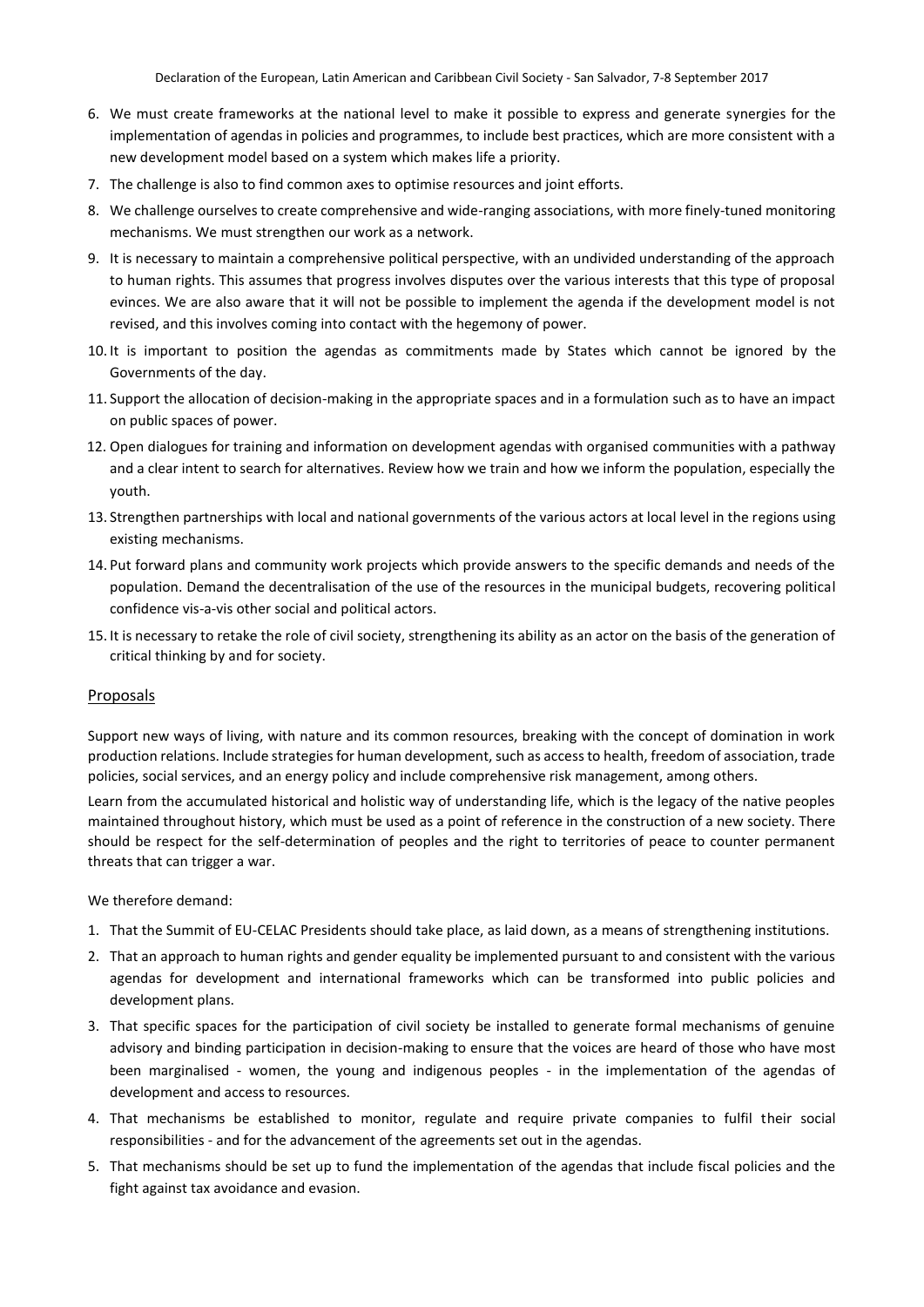## **Group 4:**

### Proposals

- 1. Review the fulfilment of the 2015-2017 EU-CELAC Action Plan.
- 2. Develop a strategy of empowerment of the citizen over Agenda 2030 at regional and community level, over duty bearers and over dissemination of and access to information on the agenda.
- 3. Implement national systems with substantial involvement of the civil society to decide, plan and monitor Agenda 2030.
- 4. Public policies should be the framework, consistent with Agenda 2030 and the Paris Agreement, within which to advance policies that are sustainable, with sufficient resources and generating synergies between trade, climate change and multilateralism.
- 5. Demand a form of financing which prioritises adaptation on climate mitigation and which does not support projects that generate social conflict or which are high emitters of CO2. Comply with the commitment to devote at least 0.7% of GDP to development aid and the application of fair fiscal policies which prevent tax evasion and tax avoidance.
- 6. Ensure that businesses and corporations respect the autonomy of States and comply with human rights and national and international law.
- 7. Contextualise and define implementation indicators in sectors and topics either not included or not sufficiently highlighted in Agenda 2030, such as those relating to the elderly and children, various forms of violence, migration and mobility, native peoples, multiculturalism and corruption.

# *3. Conclusions on the crisis of democracy and authoritarian tendencies: the closure of spaces for civil society*

# **Group 5:**

# Diagnosis

1. We note that there is persecution and criminalisation of activists and defenders of human rights and environmental issues as well as suppression of CSOs. Often this is by authoritarian governments which put at risk participatory and representative democracy (sometimes through parallel groups). We also note that civil and social rights are restricted in many countries.

In the EU, there are also authoritarian tendencies, criminalisation of social protest, xenophobia and a decline in the quality of the dialogue between the State and civil society.

- 2. There is a contradiction between statements and policy on human rights and practice. Where treaties include clauses on democracy, the latter are not implemented.
- 3. The EU gives credence to the fact that there is formal democracy in many countries (for example, in middle-income countries). Thus, political democracy, the economy and social rights (social protection) is infringed; there is a decrease in funds for cooperation on social and political actions and more for the private sector.

### Proposals

- 1. Eradicate corruption and promote transparency and accountability.
- 2. Apply the democracy clause and establish mechanisms for denouncing non-compliance.
- 3. Democratise the media. Support alternative media as opposed to media monopolies.
- 4. Implement mechanisms for citizen participation in the development of public policies, promoting the means of assessing citizen participation. Citizen participation, compliance with international human rights treaties and the rights of indigenous peoples and gender equality need to be analysed. Support reforms in the political and electoral systems.
- 5. Establish a dialogue and a relationship between the State and civil society to lay down mechanisms for development and ensure resources for their implementation and follow-up.
- 6. Set parameters to measure the quality of democracy.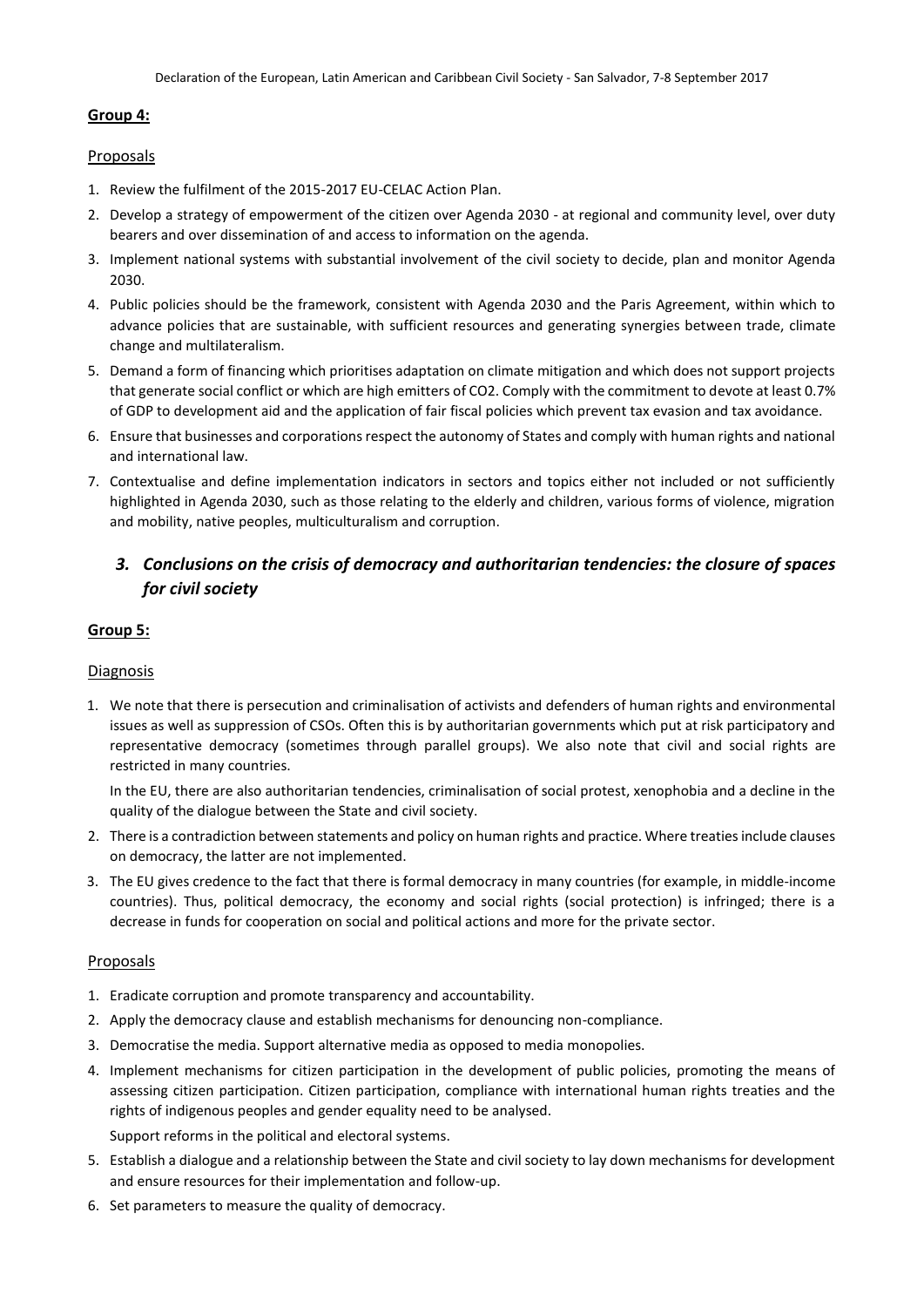7. Implement spaces for the follow-up of these actions which include the presence of civil society.

### **Group 6:**

### **Diagnosis**

- 1. The political system is in crisis. The people do not feel they are represented by the political power. This also has to do with the interaction between the political and corporate power: both promote the neo-liberal system and do not take into account the needs of people, especially of vulnerable people.
- 2. It is difficult to influence public policy. States invite us to discuss and accept their proposals but do not take into account our views. Yet when there are those spaces, it is not easy to assess the impact of our demands.
- 3. The criminalisation and prosecution of organised civil society organisations which criticise public policy prevents full and complete participation of the people.
- 4. Civil society does not sufficiently recognise its own diversity in order to be able to coordinate effectively, so that the most vulnerable suffer from the lack of legitimate representation.
- 5. Citizen participation mechanisms are not sufficiently known by the general population, which prevents them from exercising their rights.

### Proposals

We ask the EU and CELAC:

- 1. In the face of the crisis of democracy, that they promote and facilitate a more participatory democracy, with mechanisms that allow spaces of participation of citizens beyond the electoral process. That could be through the organisation of referendums but above all that there should be enduring spaces for citizen participation
- 2. The crisis of democracy is also reflected in the high levels of corruption. The two regions should focus on the fight against corruption by establishing transparent mechanisms to combat it.
- 3. To ensure that civil society can carry out its work freely and without fear of reprisal or other forms of intimidation such as criminalisation and prosecution. The protection of defenders of human, social, environmental and labour rights should be a priority for both regions.
- 4. To establish genuinely effective mechanisms within the free trade agreements they enter into together and in the follow-up mechanisms of such treaties in order to guarantee the freedom of expression and human rights of civil society.
- 5. To take measures to ensure an inclusive effective and efficient social dialogue so that the voices of workers can be heard and to take measures to ensure decent work.
- 6. The involvement of organised civil society in a dialogue with the State should be free, autonomous, independent and regulated (i.e., subject to precise written rules) and embrace the diversity of the organisations of the civil society in the two regions. The States must respect the freedom of expression of the actors of civil society and must take into account the proposals made.
- 7. To develop mechanisms to make it possible to measure the impact of those dialogues between civil society and the States, that is to say, to make it possible to see specifically which proposals put forward by civil society have been taken into account and carried out.
- **8.** To include civil society in the formulation, implementation and monitoring of development projects in order to take advantage of their experience and expertise. The experience of joint development of social protection systems around the world offers a successful example of inclusive dialogue between the State, civil society and the private sector. These three actors are responsible for the development, management, control and evaluation of these systems. Thus, giving a voice to different sectors of the population ensures the development of effective policies according to the needs of urban and rural citizens by recognising their significant contribution to these systems.
- 9. To establish a fund to ensure the organisation of regional and bi-regional civil society forums/meetings with the aim of taking advantage of the expertise of the civil society and thus feed into the reflections of States when drawing up public policies.